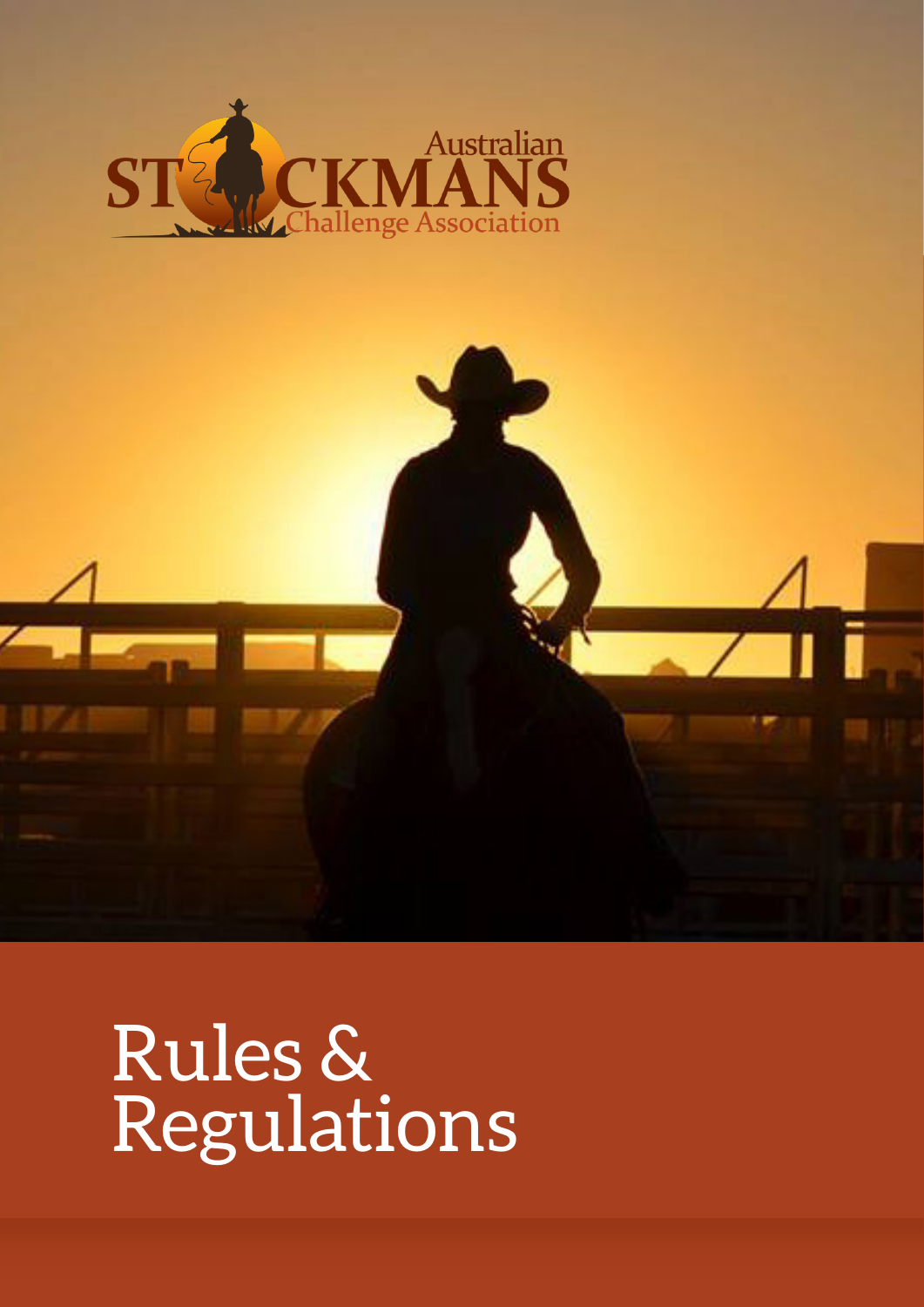| <b>Version</b> | <b>Date</b>       | <b>Change</b>                                                                                                                                                                            |
|----------------|-------------------|------------------------------------------------------------------------------------------------------------------------------------------------------------------------------------------|
| 2              | April 2015        | Rule 1.12 - Page 4                                                                                                                                                                       |
| 3              | 3rd March 2016    | Rule 2 - Page 4, Rule 3 - Pages 4-5, Rule 12.2 - Page 10                                                                                                                                 |
| $\overline{4}$ | 10th March 2016   | Rule 1.1 - Page 4, Rules 3.5 & 3.6 - Page 5                                                                                                                                              |
| 5              | January 2017      | Rules 1.1, 1.15, 1.16 & 2 - Page 4, Rules 3.7 & 3.9 - Page 5,<br>Rules 5.1 & 7.1 - Page 6, Rules 10.2 & 10.3 - Page 7,<br>Rules 10.5 & 11 - Page 8, Rules 12 & 12.3, Rule 17.7 - Page 14 |
| 6              | February 2018     | Rule 1.16 - Page 4, Rules 3.5 & 3.5a - Page 5,<br>Rules 3.8i & 4.4 - Page 6, Rules 10.2, 10.3, 10.4, 10.5 & 10.6 - Page 8                                                                |
| 7              | <b>March 2019</b> | Rule 1.17 - Page 4, Rules 3.8e & 3.8i - Page 6, Rule 12.15 - Page 12                                                                                                                     |
| 8              | June 2020         | Rule 2 - Page 4, Rules 3.5-3.9 - Page 5, Rules 3.10-3.12 - Page 6                                                                                                                        |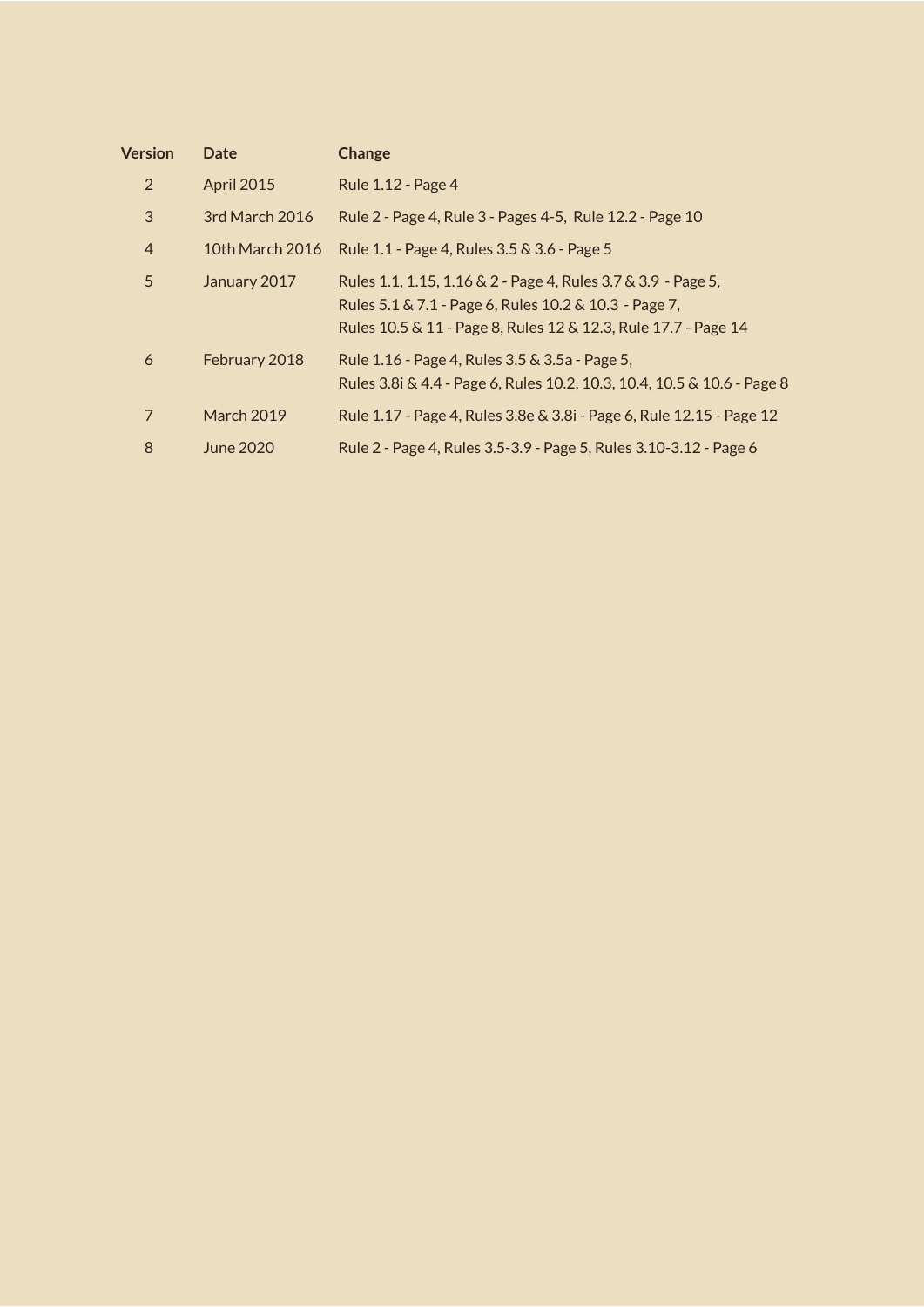| $\mathbf{1}$   | <b>General Rules</b>          | 4  |
|----------------|-------------------------------|----|
| $\overline{2}$ | <b>Membership/Affiliation</b> | 4  |
| 3              | <b>Classes of Competition</b> | 5  |
| 4              | <b>Finals</b>                 | 6  |
| 5              | <b>Dress</b>                  | 7  |
| 6              | <b>Equipment</b>              | 7  |
| 7              | <b>Juvenile Riders</b>        | 7  |
| 8              | <b>Disputes Committee</b>     | 7  |
| 9              | <b>Disqualification</b>       | 7  |
| 10             | <b>Judges</b>                 | 8  |
| 11             | <b>Dry Work</b>               | 9  |
| 12             | <b>Cattle Work</b>            | 11 |
| 13             | <b>Code of Conduct</b>        | 13 |
| 14             | <b>Committee Requirements</b> | 13 |
| 15             | <b>Animal Welfare</b>         | 14 |
| 16             | <b>Drugs and Alcohol</b>      | 14 |
| 17             | <b>Risk Management</b>        | 14 |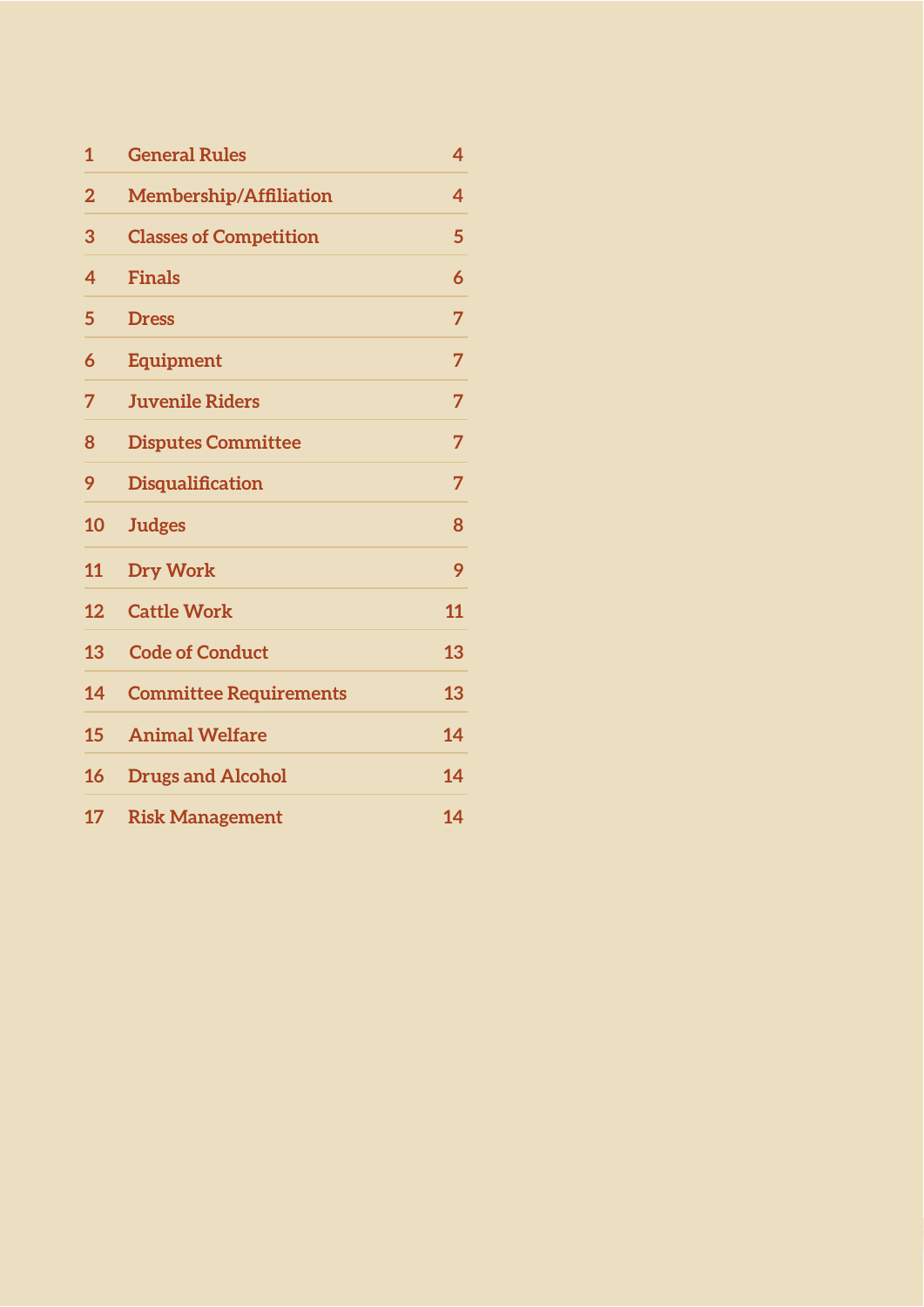# **1 General Rules**

- 1.1 A two phase competition comprising Dry Work and Cattle Work.
- 1.2 All Challenges that are a part of any competition conducted within ASCA where points are accumulated throughout the year must consist of the standard two phase competition of Dry Work and Cattle Work. This includes the Classic Challenge Premiership.
- 1.3 The event is open to all breeds of horses bred anywhere in the world.
- 1.4 The event is open to all sexes.
- 1.5 The horse's age shall be determined by their breed society registration papers or in the case of unregistered horses by the duly appointed committee representative eg. Veterinarian, Dentition.

(i) The horses Birthday shall be the 1st August.

- 1.6 Horses must be ridden by the same competitor in both the preliminary and final phases. In case of genuine injury or illness occurring after the commencement of an event the Committee reserves the right to allow a replacement rider. Should a change occur, that change is final.
- 1.7 Competitors must adhere to the draw. Horses must be ridden in the order of the draw. Competitors can make a submission to change the draw prior to the event commencing to the committee, only in exceptional circumstances. The committee's decision is final.
- 1.8 Horses can be vetted out at any point during a competition. This is determined by the committee's representative/s.
- 1.9 It is the competitors responsibility to have their information correct.
- 1.10 A change of horse's names will not be allowed after the commencement of the division/event.
- 1.11 Committees note that prize money is to be paid to the person who nominated the horse.
- 1.12 This event is to be ridden **TWO HANDED**. There will be no penalty for the use of one hand at a walk during herd work, cracking whip, or at entry or leaving arena. The competitor may use one hand at speed in order to crack whip if required. to reset their hat or for safety reasons. There will be no other exception. Should a competitor ride one handed they will receive a "0" score for that manoeuvre plus a 20 point penalty. More than one manoeuvre performed one handed will incur a "0" for the entire pattern.
- 1.13 Horses may compete in more than one division provided they are eligible.
- 1.14 All nominations MUST be paid by the nomination closing date. There will be NO exceptions. Where late nominations are taken in good faith, if not paid the competitor will be banned for 12 months.
- 1.15 Any campdraft run by an affiliated committee that is insured by ASCA must be run to the rules of a Campdraft Association that is affiliated with the NCCA.
- 1.16 At a fixture, the horse and riders status will be as the beginning of the fixture
- 1.17 **Programs for affiliated events must be submitted to the ASCA for approval.**

# **2 Membership/Affiliation**

Membership is compulsory for all competitors in ASCA affiliated events. Membership year commences 1st January to 31st December and is available through the ASCA website.Competitors must be a full financial member of ASCA before being eligible for points in any standings / premierships.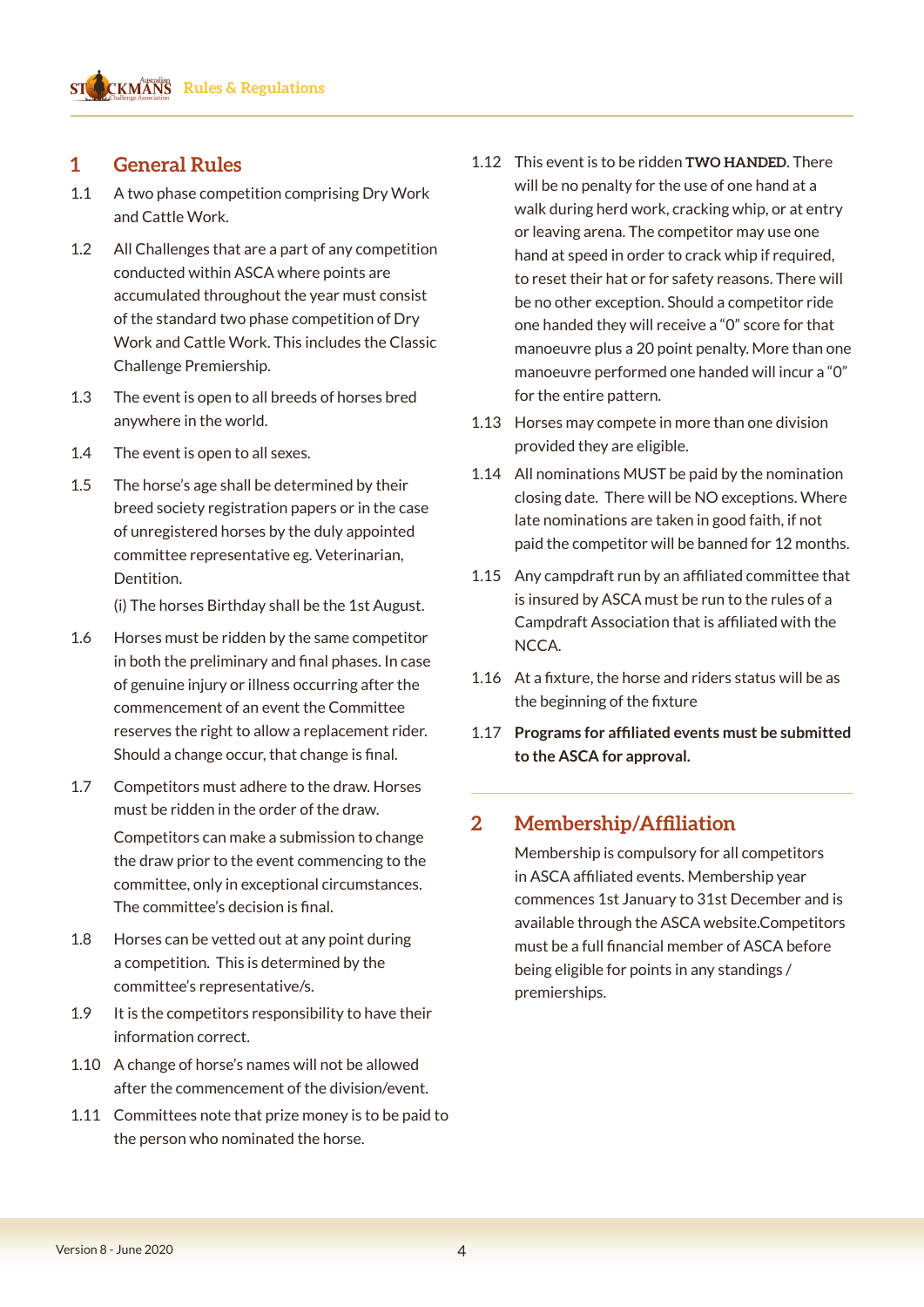# **3 Classes of Competition**

## **3.1 CLASSIC CHALLENGE**

Open to horses that are under five years of age and no restriction for rider. For Classic Challenges held from 1st August to 31st December horses will be Five Years and Under.

Please Note: In Australia the horse's birthday is 1st August. All horses in Australia, irrespective of where in the world they were bred, or when their birthdate is, will have their birthday on 1st August. Any horse that is a 4 year old prior to 1st August will become a 5 year old on 1st August and may continue to compete in the Classic Challenge for that calendar year. Any horse that is a 5 year old prior to 1st August will become a 6 year old on 1st August and so is not eligible to compete in the Classic Challenge at any time in that calendar year.

All registered horses must have their breed society registration papers available for inspection by the show committee. All unregistered horses must be inspected by the committee's appointed veterinarian or representative (e.g. Equine Dentition) to determine the age and eligibility to compete.

#### **3.2 LIMITED CLASSIC CHALLENGE**

Restricted to riders competing in the Classic Challenge who have never won a Classic Challenge or Limited Classic at an ASCA affiliated event or Major Challenge. Open to all Classic horses. Optional to hold a separate final.

## **3.3 OPEN CHALLENGE**

Open to all horses and riders.

## **3.4 LIMITED OPEN CHALLENGE**

Restricted to riders competing in the Open Challenge who have never won an Open Challenge or Limited Open at an ASCA affiliated event or Major Challenge. Open to all horses. Optional to hold a separate final.

## **3.5 NOVICE CHALLENGE**

Restricted to riders who have never won a Classic Challenge or Open Challenge. Competitors are no longer eligible after winning 3 Novice Challenges. Open to all horses.

#### **3.6 DERBY CHALLENGE**

Restricted to horses that are five years of age. At the committee's discretion horses may be five and six years of age. Classic horses are not eligible.

#### **3.7 ROOKIE CHALLENGE**

Restricted to riders who have never won a Classic Challenge or Open Challenge at an ASCA affiliated event or Major Challenge. Competitors who win a Rookie Challenge will remain eligible to compete in Rookie events for that calendar year only. A Rookie competitor who wins a Classic Challenge or Open Challenge is no longer eligible to compete as a Rookie.

#### **a. Rookie Rider Premiership**

Points will be awarded from approved ASCA affiliated Rookie competitions held between 1st January and 31st December each year. Any competitor who wins the Rookie Premiership will no longer be eligible to compete in a Rookie Challenge.

#### **3.8 NON PRO ROOKIE INCENTIVE**

Restricted to Rookie competitors who have never received remuneration for training, working or showing performance horses. Restricted to horses that have never won a Classic Challenge or Open Challenge.

## **3.9 ENCOURAGEMENT CHALLENGE**

Restricted to riders and horses who have never won: a Stockman's Challenge event involving cattle except for Company Challenges; a Maiden, Novice, Open, Restricted Open or Ladies Campdraft; any affiliated Cutting, Reining or Working Cow Horse events; any affiliated Australian Stock Horse events involving cattle. One win and the horse and rider are no longer eligible.

Any competitor who knowingly nominates for an ASCA affiliated event which they are not eligible for, will be banned from competing in ASCA affiliated events for a period of twelve months.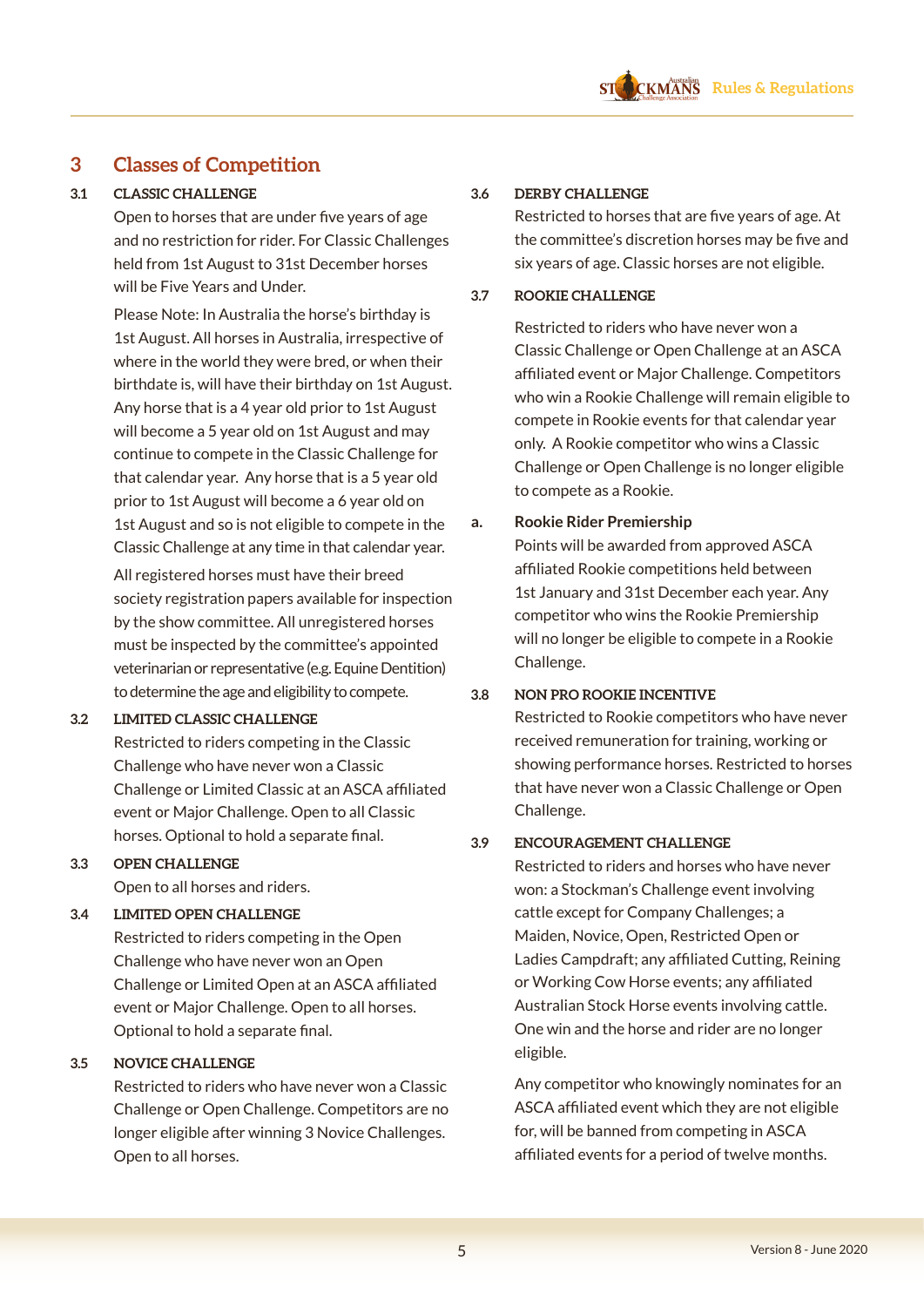| <b>Number</b> | <b>Placings</b> |                 |                |                |                |                |                |                |                |                |                |                  |                |                |      |
|---------------|-----------------|-----------------|----------------|----------------|----------------|----------------|----------------|----------------|----------------|----------------|----------------|------------------|----------------|----------------|------|
| of horses     | 1st             | 2 <sub>nd</sub> | 3rd            | 4th            | 5th            | 6th            | 7th            | 8th            | 9th            | 10th           | 11th           | 12 <sub>th</sub> | 13th           | 14th           | 15th |
| $2 - 5$       | 2               | $\mathbf{1}$    |                |                |                |                |                |                |                |                |                |                  |                |                |      |
| $5 - 10$      | $\overline{4}$  | 3               | 2              | $\mathbf{1}$   |                |                |                |                |                |                |                |                  |                |                |      |
| $11 - 15$     | 6               | 5               | $\overline{4}$ | 3              | 2              | $\mathbf{1}$   |                |                |                |                |                |                  |                |                |      |
| $16 - 20$     | 8               | $\overline{7}$  | 6              | 5              | $\overline{4}$ | 3              | $\overline{2}$ | $\mathbf{1}$   |                |                |                |                  |                |                |      |
| $21 - 30$     | 10              | 9               | 8              | $\overline{7}$ | 6              | 5              | $\overline{4}$ | 3              | 2              | $\mathbf{1}$   |                |                  |                |                |      |
| $31 - 40$     | 11              | 10              | 9              | 8              | $\overline{7}$ | 6              | 5              | $\overline{4}$ | 3              | 2              |                |                  |                |                |      |
| 41-50         | 12              | 11              | 10             | $\mathcal{P}$  | 8              | $\overline{7}$ | 6              | 5              | $\overline{4}$ | 3              |                |                  |                |                |      |
| $51 - 60$     | 13              | 12              | 11             | 10             | 9              | 8              | $\overline{7}$ | 6              | 5              | $\overline{4}$ | 3              |                  |                |                |      |
| 61-70         | 14              | 13              | 12             | 11             | 10             | 9              | 8              | $\overline{7}$ | 6              | 5              | $\overline{4}$ | 3                |                |                |      |
| 71-80         | 15              | 14              | 13             | 12             | 11             | 10             | 9              | 8              | $\overline{7}$ | 6              | 5              | $\overline{4}$   | 3              |                |      |
| 81-90         | 16              | 15              | 14             | 13             | 12             | 11             | 10             | 9              | 8              | $\overline{7}$ | 6              | 5                | $\overline{4}$ | 3              |      |
| 91-100        | 17              | 16              | 15             | 14             | 13             | 12             | 11             | 10             | 9              | 8              | $\overline{7}$ | 6                | 5              | $\overline{4}$ | 3    |

This should be stated on the program when running an Encouragement Challenge.

Should a committee require an alteration to entry criteria this must be stated on the program.

## **3.10 JUVENILE CHALLENGE**

Open to riders under 17 years of age. This may be split with a class for riders under 13 years.

## **3.11 PREMIERSHIP**

- a. Any ASCA affiliated Committee may be part of the Premiership.
- b. The point score year will be 1st January to 31st December.
- c. Points will be allocated on the sliding scale adopted by ASCA.
- d. Eligible events must consist of a two phase competition of dry work and cattle work run to ASCA Rules and Regulations.
- e. A final must be held for the Classic to be eligible for Premiership points. Should a situation present where a final cannot be held for the Open or Rookie they will still be eligible for Premiership points, however it is recommended a final be held. The final must be run in accordance with Rule 4.2. Note: Count the actual starters as late scratchings will cause the scoring program (e.g. Campdraft Central) score sheets to be misleading.
- f. No clean slate final as per Rule 4.1
- g. No individual or committee may choose who enters a final. Rule 4.2 ensures transparency in the allocation of Premiership points, and protects the integrity of ASCA and the host committee.
- h. Classes are: Classic Horse of the Year, Champion Classic Rider, Open Horse of the Year, Champion Open Rider, Champion Rookie Rider of the Year.

## **3.12 MAJOR CHALLENGE**

There will be no distinction of Major Challenge. Major Challenges held before ASCA was formed will continue to be referred to, as the winners of these events are no longer eligible for Rookie, Limited Open or Limited Classic.

# **4 Finals**

- 4.1 There will be NO clean slate finals
- 4.2 Challenges with up to 50 competitors shall have a final for the ten highest scoring horse and rider combinations. For every ten riders over 50 the next highest scoring competitor is to be included in the final.
- 4.3 In the event of a tie for first place a run off should be held over all phases of the competition.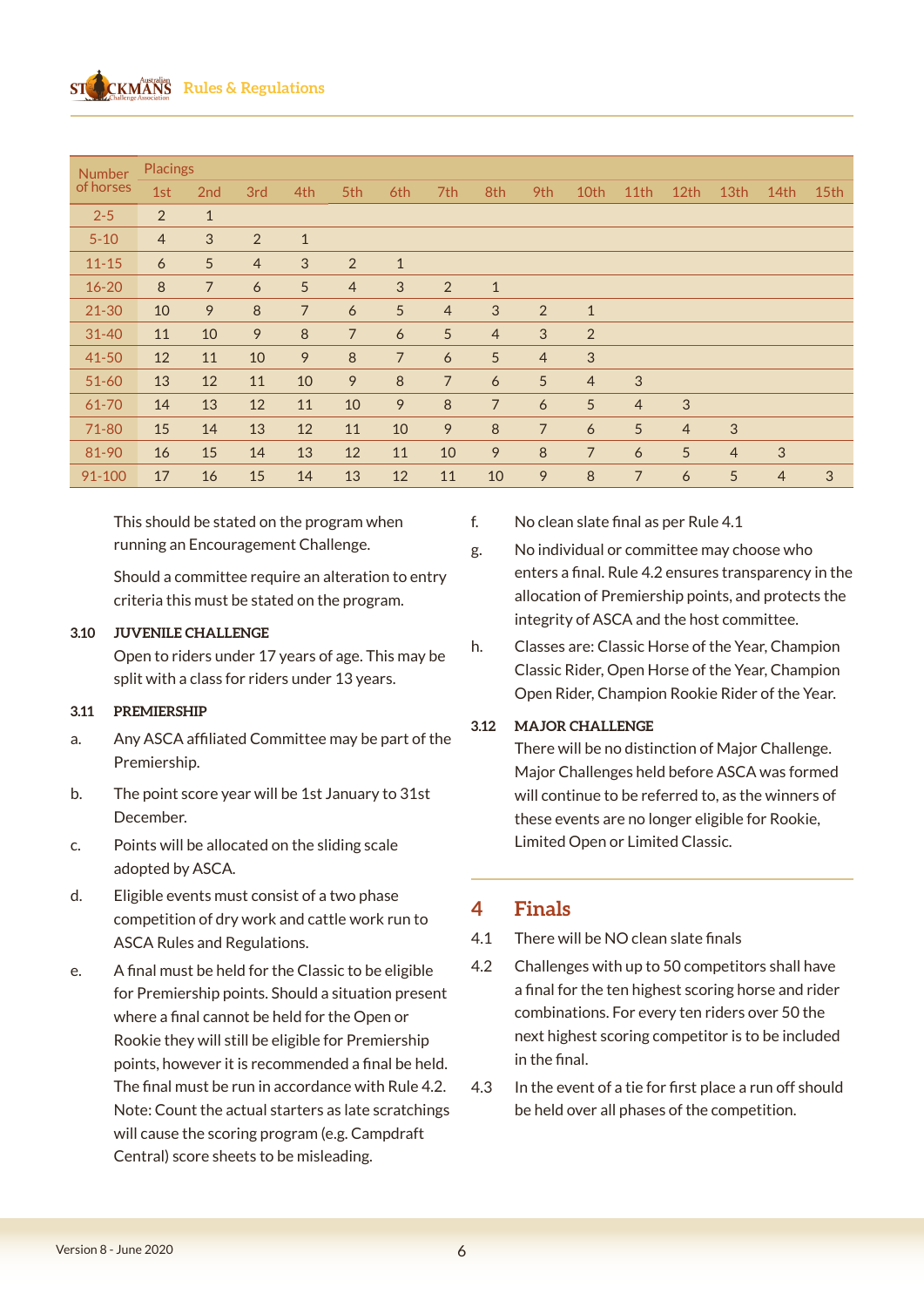# **5 Dress**

**5.1 HATS:** Australian style hat to be worn whilst competing.

> **HELMETS:** Optional, although it is recommended they be worn during the cattle work phase. Compulsory for riders under 18 years of age.

**SHIRT:** Long Sleeve button up shirt with a collar, with the sleeves buttoned down.

**TROUSERS:** Jeans or moleskins. No jodhpurs.

**TIE:** Optional at Committee discretion. Women may wear a tidy scarf.

**BOOTS**: Riding boots must be worn.

# **6 Equipment**

**6.1 BRIDLE:** Personal choice. One ear bridles and double headstall bridles are not to be used. **BIT:** In all phases a snaffle bit is to be used. This must be a free rolling, loose ring snaffle with a single join (two piece bit) with a smooth mouth piece. The bit must be no thinner than 3/8" (9.5mm) measured against the cheek. It may have a gradual taper to the centre but must be no thinner than 5/16" (8mm) measured 1" (25mm) from the cheek. The ring may attach with a bar or through a hollow tube but must always be free rolling to prevent leverage. The ring must measure no more than 4" (100mm) in diameter. No twisted wire or rough surfaces allowed. Loose ring bar bits are permitted.

**REINS:** Personal choice.

**SADDLE:** Australian type stock saddle with knee pads and no horn.

Competitors will not be penalised for the use of a back girth.

**NOT ALLOWED:** Tie-downs or martingales of any description, nosebands or any other artificial device are not to be used.

6.2 It is the responsibility of the competitor to ensure they have the correct gear and adhere to the rules and regulations.

# **7 Juvenile Riders**

- **7.1 HELMETS:** All riders under the age of 18 years are required to wear a riding helmet when mounted on a horse at an ASCA affiliated event. Helmets must meet current Australian Safety Standards and be less than five years old from the date of manufacture. The chin strap must be securely fastened. It is the responsibility of the parent/ guardian of juvenile riders to ensure their gear is safe and they are mounted on suitable horses.
- **7.2 STALLIONS:** Are not to be ridden by anyone under the age of 17 years at any time during a competition either on the grounds or in the competition arena.

# **8 Disputes Committee**

8.1 A disputes committee will be formed by the host Challenge Committee prior to the commencement of each Challenge. This list will be posted on the night prior to the event. Any dispute lodged must be accompanied by a fee of \$50. If the dispute is upheld the fee will be refunded. Otherwise, it will be retained by the Challenge Committee. All disputes submitted must be lodged within fifteen (15) minutes of the completion of that section (e.g. dry work or cattle work in that age group) of the event on which the disputable matter has arisen. The Committee will have the power to disqualify any competitor on the grounds of non punctuality and/or general misbehaviour.

# **9 Disqualification**

9.1 Competitors will be scored in all phases unless eliminated or disqualified.

## **9.2 DISQUALIFICATION WILL APPLY IF:**

- Horse/Rider falls.
- Horse bucks or becomes unmanageable.
- Any blood from spurring or in the mouth from the bit.
- Lameness.
- Using the incorrect gear as stated in regulations 5 and 6.
- Abuse of horse, judges or official.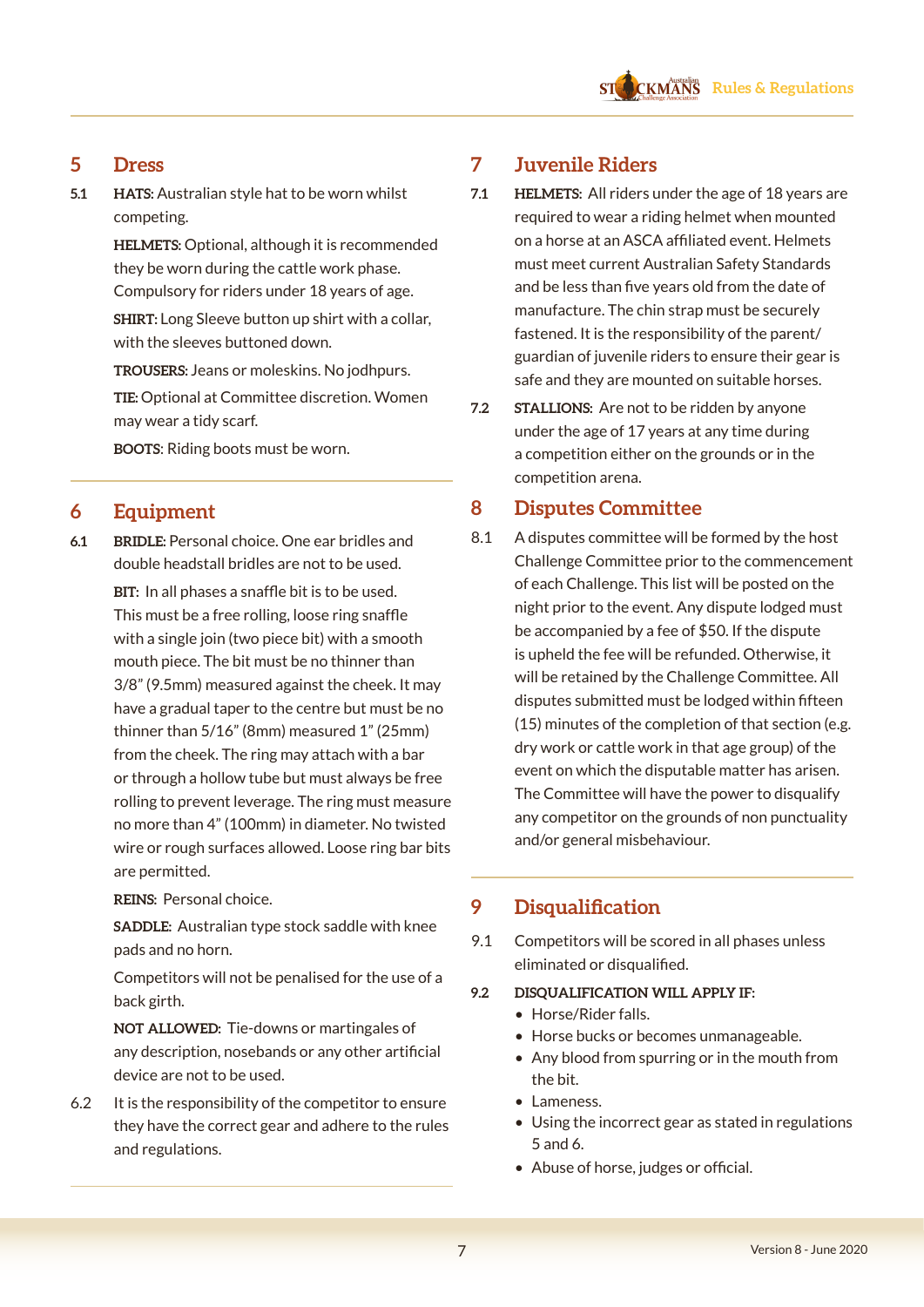## **9.3 DEFINITION OF FALL OF HORSE:**

When the horse's shoulder and hip are on the ground and all four feet are facing in one direction. Fall of horse in any event receives a score of '0' for that phase of the event.

## **9.4 DEFINITION OF FALL OF RIDER:** Rider is no longer astride the horse.

#### **9.5 "0" SCORE FOR DRY WORK**

- Fail to complete the pattern.
- Introduce new manoeuvres to the pattern.
- Horse leaving the working area with all four feet. The working area shall be defined with markers and any horse obviously leaving the working area will be disqualified.
- Have two (2) major deviations to the pattern. The competitor may continue on and complete the pattern.
- Blatant disobedience, biting, bucking or rearing.
- Fall of horse and/or rider.

## **9.6 "0" SCORE FOR CATTLE WORK**

- The beast showing any blood, lameness or distress or bailing up.
- Horse tail turns.
- Dangerous riding.
- Handling cattle in arena detrimental to the wellbeing of stock.
- Crashing into cattle and dangerous hocking of beast.
- Purposely running cattle into the fence.
- Unnecessary scattering of the mob.
- Excessive aggression in continuing to pressure a lost beast through the mob causing stress to the mob.
- Fall of horse and/or rider.

Competitors receiving a "0" score on the outside course will retain their Cut Out score.

# **10 Judges**

## **10.1 NUMBER OF JUDGES**

The organising committee will determine the number of judges for each event.

## **10.2 JUDGING ACCREDITATION**

Judging Accreditation Clinics will be available for prospective judges.

Upon completion of the Judges clinic, Trial Judges should complete the application form in full and forward to ASCA for the Board's consideration.

Trial judges must make application within 12months of attending the judges clinic.

If an application for Trial judge is rejected, the applicant may reapply upon completion of attendance at another judging clinic.

A Trial judge who wishes to obtain full Judging Accreditation must complete the required form and forward to ASCA for the Board's consideration.

If the application is rejected the applicant may reapply no sooner than twelve months from the date of receiving advice the application has been rejected.

ASCA reserve the right to appoint a person as an Accredited Judge who in the Board's opinion is deemed to be competent.

#### 10.3 **SHADOW JUDGING**

A competitor may apply to shadow judge provided they are not competing in that class

#### 10.4 **DRY WORK JUDGES**

ASCA accredited judge, or if unavailable, committees must source judges who have previous experience at a high level of competition with an emphasis on safety awareness.

#### **10.5 CATTLE WORK JUDGES**

Must be either an ASCA Accredited Cattle Work Judge or an accredited Campdraft judge with one of the following:

- Australian Campdraft Association
- Australian Bushman's Campdraft and Rodeo Association
- Southern Campdrafting Association
- The Gippsland Campdraft Association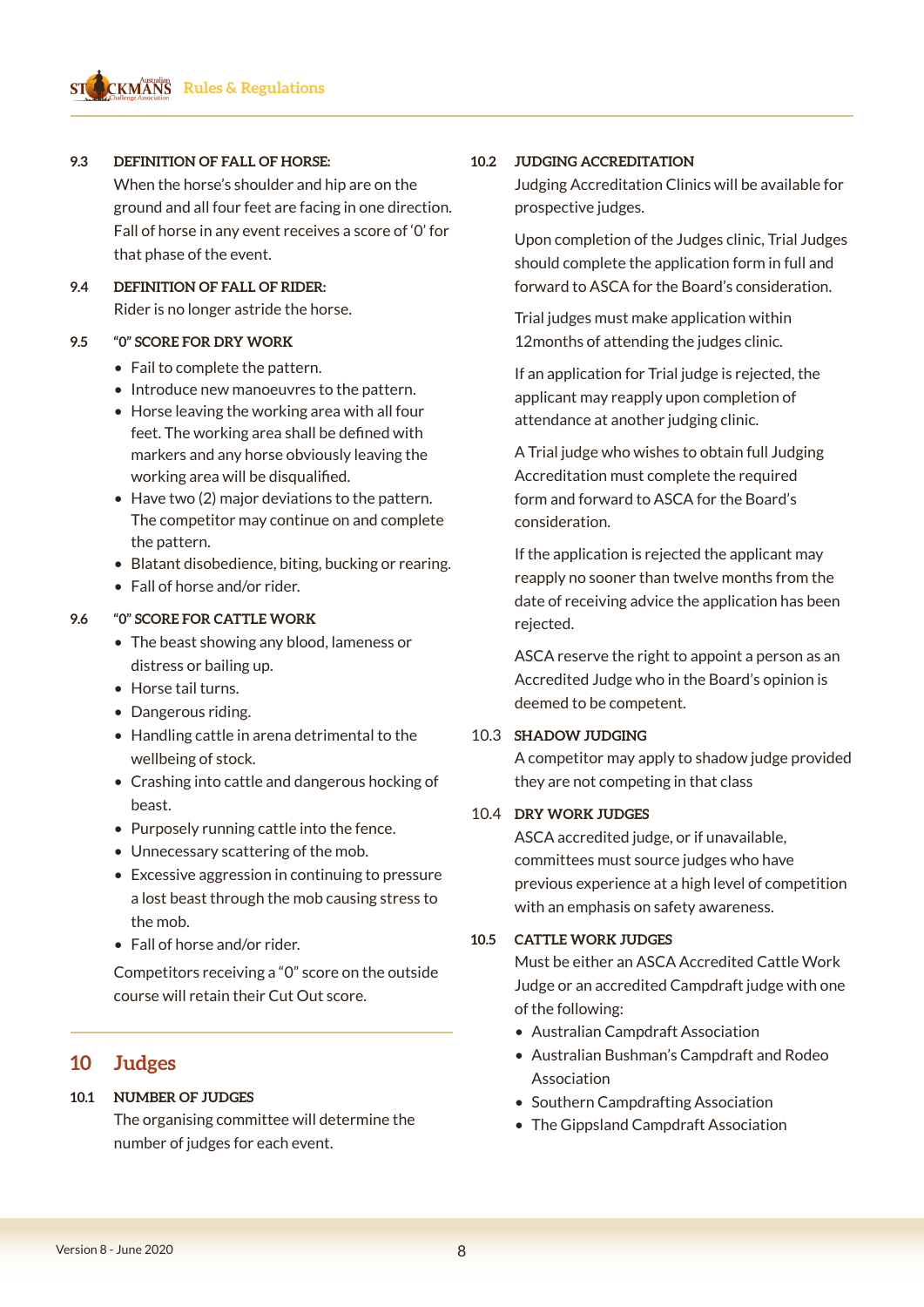## **10.6 VIDEO**

It is a recommendation that where-ever possible committee's video all runs over the duration of the event. This video may be used at the judge's discretion or for use by the Disputes Committee.

# **11 Dry Work**

Horses shall work individually. The competitor is to acknowledge the judge and judging begins the moment the judge indicates to the competitor to commence. There will be no schooling from the time the horse enters the arena.

A dry work pattern may consist of the following variation of gaits: such as walk, trot, canter, fast canter and/or gallop, lead changes (simple or flying), at least one spin each way, one roll back each way, back up, stops, circles and whip cracking. It is suggested that committees use one of the patterns approved by the Australian Stockman's Challenge Association. The judge may deviate from the traditional order of the performance and he/she may also deviate from the exact printed pattern due to arena conditions.

The best dry work horse shall be easily guided or controlled with little or no apparent resistance. Bad manners exhibited by the horse will be penalised. All deviations from the exact pattern must be considered a loss of control and marked down accordingly. Credit shall be given for the smoothness, finesse, attitude, quickness and authority of performing various maneuvers while using controlled speed which raises the difficulty level and makes the horse more exciting and pleasing to watch.

A maneuver which is performed accurately at the average requested pace should be scored above a competitor who is performing inaccurately but at a fast pace.

- Score is form 0 10
- Half points may be used.
- The dry work pattern is divided into sets of

maneuvers.

• It is the judge's responsibility to evaluate these maneuver groups individually and rate each maneuver group on the following scale:

#### **CREDIT WILL BE GIVEN FOR:**

- a) Correctness of pattern
- b) Correctness of manoeuvre
- c) A horse that is displaying a willingness to perform to the pattern and rider command
- d) A high degree of difficulty
- e) Smoothness

## **JUDGES WILL LOOK FOR:**

- a) Walk: a horse that shows the ability to extend itself at a walk
- b) Trot: a horses that can extend itself with a degree of collection
- c) Canter: to be free going and calm, exhibiting a degree of collection
- d) Gallop: a horse that can show speed with calmness and control

## **ADDITIONAL POINTS TO NOTE:**

- a) Canter transition from the halt may be ridden with a few strides of walk. Credit will be given to a quality canter departure from the halt.
- b) When trotting on a circle or turn the rider should be on the correct diagonal
- c) In the event of a major Interference the judge may award a restart at their discretion

#### **'0' SCORE FOR THE ENTIRE PATTERN**

- a) Fail to complete the pattern.
- b) Introduce new manoeuvres to the pattern.
- c) Horse obviously leaving the working area with all four feet. Working area shall be defined with markers.
- d) Have two major deviations to the pattern. The competitor may continue on and complete the pattern.
- e) Blatant disobedience, biting, bucking or rearing
- f) Fall of horse or rider.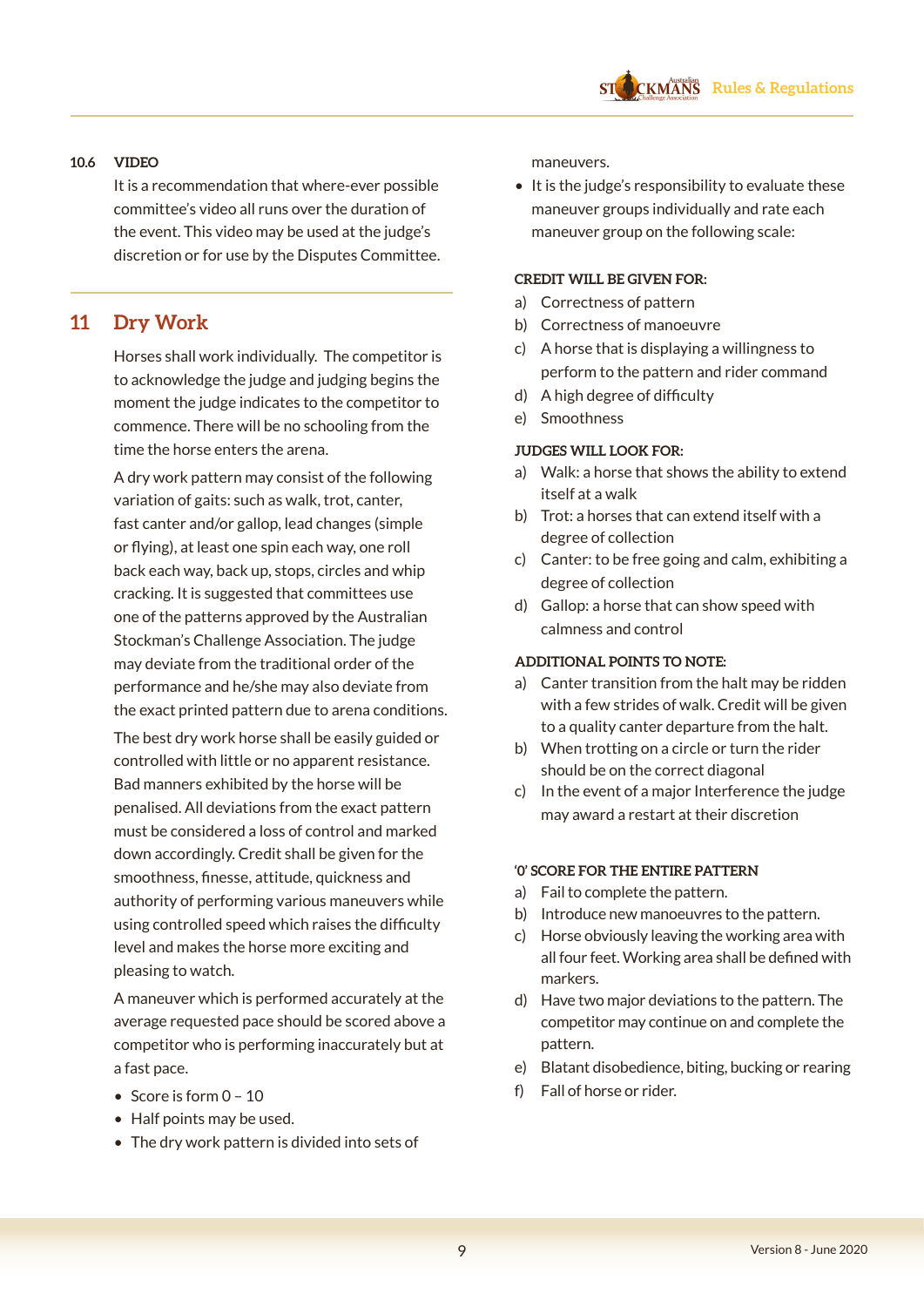## **20 POINT PENALTY**

Any **MAJOR** deviation, omission or addition to the prescribed pattern will incur a '0' score for that manoeuvre plus a 20 point penalty. More than one major deviation will incur a '0' for the entire pattern.

**EACH PATTERN MANOEUVRE** must be scored out of 10 for consistency of judging.

#### **MANOEUVRE PENALTIES**

Penalties at Judges discretion: A Judge will score according to the guidelines, keeping in mind that not all minor variations of a manoeuvre need the same severe penalties.

#### **1. ½ POINT DEDUCTIONS:**

- a) Not changing leads simultaneously
- b) Over or under spin 1/8 of a turn
- c) Speeding up through a lead change

#### **2. 1 POINT DEDUCTIONS:**

- a) Incorrect lead/disunited each ¼ circle
- b) Break of gait
- c) Over or under spin  $\frac{1}{4}$  of a turn
- d) Scotching or anticipating a stop
- e) Trotting more than 2 strides on a lead departure or roll back

#### **3. 2 POINT DEDUCTIONS:**

- a) Performing a simple change where a flying change is prescribed or vice versa
- b) Lockup or refusal in roll back or spins
- c) Trotting over one quarter of a circle on lead departure
- d) Kicking up during a lead change

## **4. 5 POINT DEDUCTIONS:**

a) Spurring or hitting in front of girth

#### **5. PENALTIES AT JUDGES DISCRETION:**

- a) Excessively slow canter resulting in a 4 beat gait
- b) Excessively fast gallop which appears to be detrimental to the horses welfare and detracts from the smoothness of the pattern.

Judges may find this internationally recognised scoring system to be helpful.

|                | <b>Scores</b> |                     |
|----------------|---------------|---------------------|
| Dry Work       | Cattle Work   |                     |
| 10             | 25            | <b>Fxcellent</b>    |
| 9              | 24-23         | <b>Very Good</b>    |
| 8              | $22 - 20$     | Good                |
| 7              | $19 - 17$     | <b>Fairly Good</b>  |
| 6              | $16 - 14$     | Satisfactory        |
| 5              | $13 - 11$     | Sufficient          |
| 4              | $10 - 8$      | Insufficient        |
| 3              | $7 - 5$       | <b>Fairly Bad</b>   |
| $\overline{2}$ | $4 - 2$       | <b>Bad</b>          |
| 1              | $\mathbf{1}$  | <b>Very Bad</b>     |
|                | ∩             | <b>Not Executed</b> |

## **CIRCLES**

Circles are a controlled manoeuvre in the designated area of the arena. Emphasis on the scoring shall be given to the contestant exhibiting smooth, controlled circles with easy lead changes. Right and left circles shall have a common centre line in the middle of the designated area. Circles shall be ridden and started on the correct lead. The speed and size of the right circles shall be exactly the same as the speed and size of the left circles. The horse's gait should appear to be even and fluent, without heavy rider contact and obvious commands. Circles shall be ridden far enough from the arena wall that it does not affect the circles. The horse should be correctly bent and maintain its balance without falling in or drifting out.

#### **LEAD CHANGES**

- a) Simple Change: when rider changes leads by performing a downward transition before going to the opposite lead at the canter.
- b) Flying Change: is performed by a horse in which it changes leads at the canter while in the air between two strides. The flying change must be executed with no change of speed or gait. The horse shall change leads at the exact location dictated in the pattern description and shall change in one stride. A horse shall be considered out of lead if both front and rear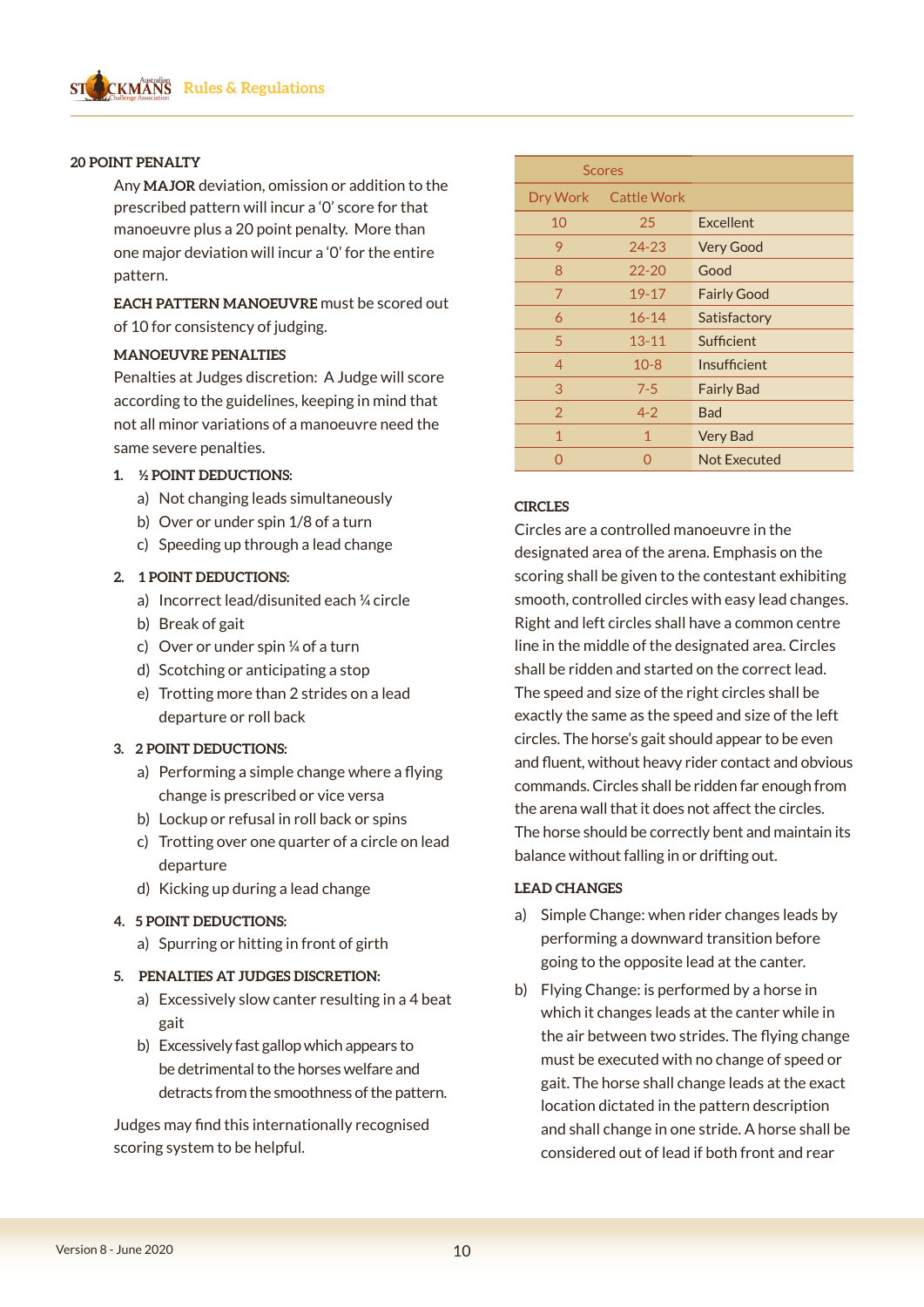leads are not changed in the same stride.

#### **RUN-DOWNS**

Run lengthwise through the arena. They shall be made as described in the given pattern, unless the judge indicated otherwise due to arena conditions. The horse shall demonstrate a relaxed fluid attitude when starting a run-down and throughout the manoeuvre. The horse shall use controlled speed consistent with the size of the arena and the conditions of the ground. The horse shall travel in a straight line with a minimum of contact with the rider. Straight, controlled rundowns with square, smooth stops, maintaining suppleness are desirable.

#### **STOPS**

Shall be in line with the direction of travel. Horse shall have its hocks well under it during the entire stop, maintaining a proper head position and response to a light rein.

#### **SPINS**

Consistent and positioned 360 degree turns executed with the hind quarter in the same geographic area with minimal movement. Spins shall be smooth and fluent. The location of the hind quarter shall be fixed at the start of the spin. As the spin is a forward movement, the outside front leg shall step across in front of the inside front leg. The horse shall stop the spin exactly as dictated by the pattern description. The right and left spins shall have a similar speed and balance.

#### **BACK-UP**

The horse being caused to move in a reverse motion in a straight line for a required distance. The horse shall begin the back-up in a controlled and willing manner and shall continue to back-up without hesitation until directed to stop by the rider.

#### **HESITATE**

Hesitation is only long enough to show the completion of one manoeuvre before the next one starts. There shall be slight hesitation to indicate each manoeuvre, not disrupting continuity.

#### **ROLLBACKS**

A manoeuvre that combines a stop, turn over the hindquarters and exit in one fluent motion. The rollback must be executed with no more than slight hesitation after the stop and the horse shall not step ahead or back-up prior to the turn. The horse shall be in position to canter off in a straight line when exiting a rollback insuring the correct lead without raising its head or showing resistance.

#### **COLLECTION**

Collection implies that a horse will carry itself in frame by engaging its hindquarters and whilst maintaining a lightness and mobility of the forehand with only light contact through the bit. This is achieved by the use of the seat, legs and containing hands.

#### **APPEARANCE AND PRESENTATION**

Both the horse, rider and equipment should be clean, neat and tidy and well presented. Any horse showing excess sweating up should be penalised for presentation.

#### **ARENA DIMENSIONS**

Recommened size 40m x 80m. Minimum 30m x 60m.

Arenas must be clearly defined with markers, including centre lines and corners.

# **12 Cattle Work**

- 12.1 The cattle work will be scored with a maximum of 100 points. 25 possible points in the cut out (camp) section and 75 points in the arena work: 25 points for the first circle; 25 points for the second circle; 25 points for the gate or third circle. The time limit in the arena is 40 seconds.
- 12.2 The outside course is similar to a campdraft course and will consist of two circles; one being on the right and the other on the left and a gate. The course can be ridden in whatever direction the committee chooses. **IT IS STRONGLY RECOMMENDED THAT PEGS BE USED AS A GUIDE.**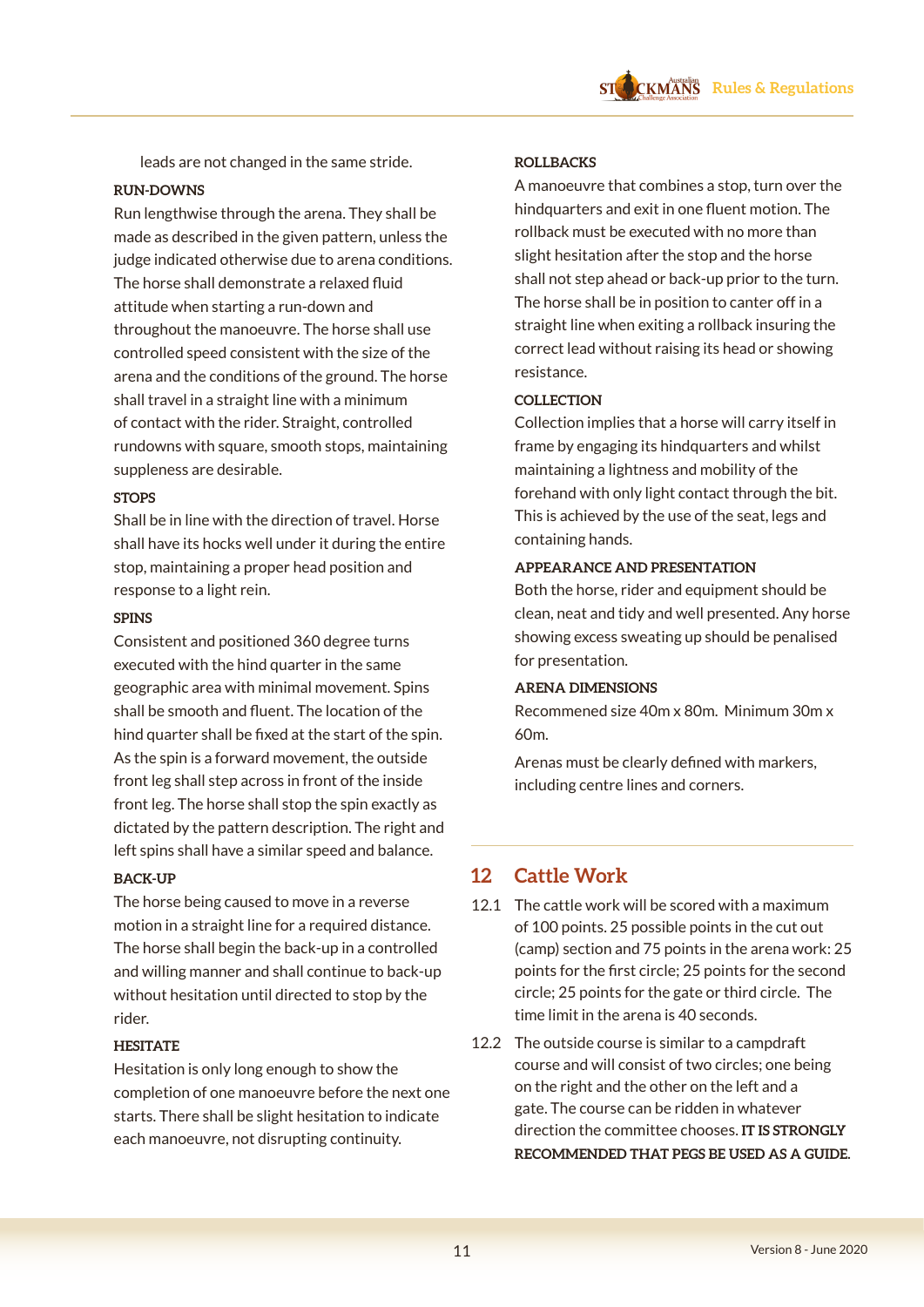A gate will be present. Once the competitor has guided the beast through the gate the run will be terminated immediately. If the competitor is unable to make the gate they must continue to demonstrate they are in control of the beast and attempt to complete a third circle. If a peg or gate is missed, the competitor must continue and not make a second attempt. The competitor is allowed 1 attempt at each peg/circle.

- 12.3 It is permissible for the competitor to quietly look at the cattle before they begin their run but the herd must not be disturbed.
- 12.4 Whilst working cattle in the camp, the judges will be assessing the horse and rider's accuracy on cattle, style and effectiveness.
- 12.5 In the camp, when the judges have determined that the competitor has lost control of the beast twice, the competitor's "cut out" section will be terminated and they will be scored a '0' for the cut out section.

# **THE COMPETITOR WILL BE ASSISTED OUT OF THE CAMP BY THE MOUNTED STEWARD AND ALLOWED TO CONTINUE ON COURSE.**

- 12.6 A horse that hits a beast over the hocks or runs up the rump of a beast will have the run terminated.
- 12.7 Competitors will receive a "0" score for their outside course should they deliberately run a beast into the fence or in the event of fall of horse or rider before completing the course. The competitor shall retain their cut out score.
- 12.8 In the event of a beast which has been selected by a competitor, becoming lame or showing any bleeding or distress or bails up and attempts to horn a horse, the judge shall immediately terminate the round and score the competitor, providing the first circle/peg has been completed. In this case no re-run shall be awarded.

If the said selected beast behaves as above prior to completing the first peg/circle, the judge shall terminate the round and no outside score shall be given. No re-run will be awarded. The competitor shall retain their cut out score.

- 12.9 Where the judge terminates an outside run due to interference, the competitor will be awarded a re-start. The competitor will start again with the lesser of the two cut out scores with the original entitlement of cattle.
- 12.10 The competitor must continue to ride until the whip terminates the run for a score.
- 12.11 Committee reserves the right to decide on the maximum and minimum number of cattle in the cut out.
- 12.12 Each person in the Preliminary round and Final round of the Cattle Work will receive one (1) fresh head of cattle – one in, one out. A mounted steward will be present throughout the Cut Out Work to inspect cattle and to remove any cattle from the camp that are distressed, lame, diseased or blind.
- 12.13 If the selected beast jumps out the back or side of the camp the competitor may be given a re-run provided they have not used excessive pressure in working their beast. The competitor will continue with the same number of cattle but all penalties must be carried forward.
- 12.14 In the event the selected beast breaks out the front of the camp before the competitor has called for the gate the competitor must follow. The competitor may be given a re-run if the judge considers the competitor has not contributed to the break out and has been disadvantaged, but will receive the lesser cut out score.
- 12.15 When the run is terminated the competitor will be scored for work done regardless of whether the last circle is completed. That is, if the competitor is obviously attempting the next circle, points will be given relative to the work completed. For example, if the competitor is halfway around the circle when the time expires, if the judge was thinking it was a 20 point circle then the score to give would be 10 points. If the competitor is three quarter way around the circle and the beast bails up, if the judge was thinking it was a 20 point circle the score to give would be 15 points.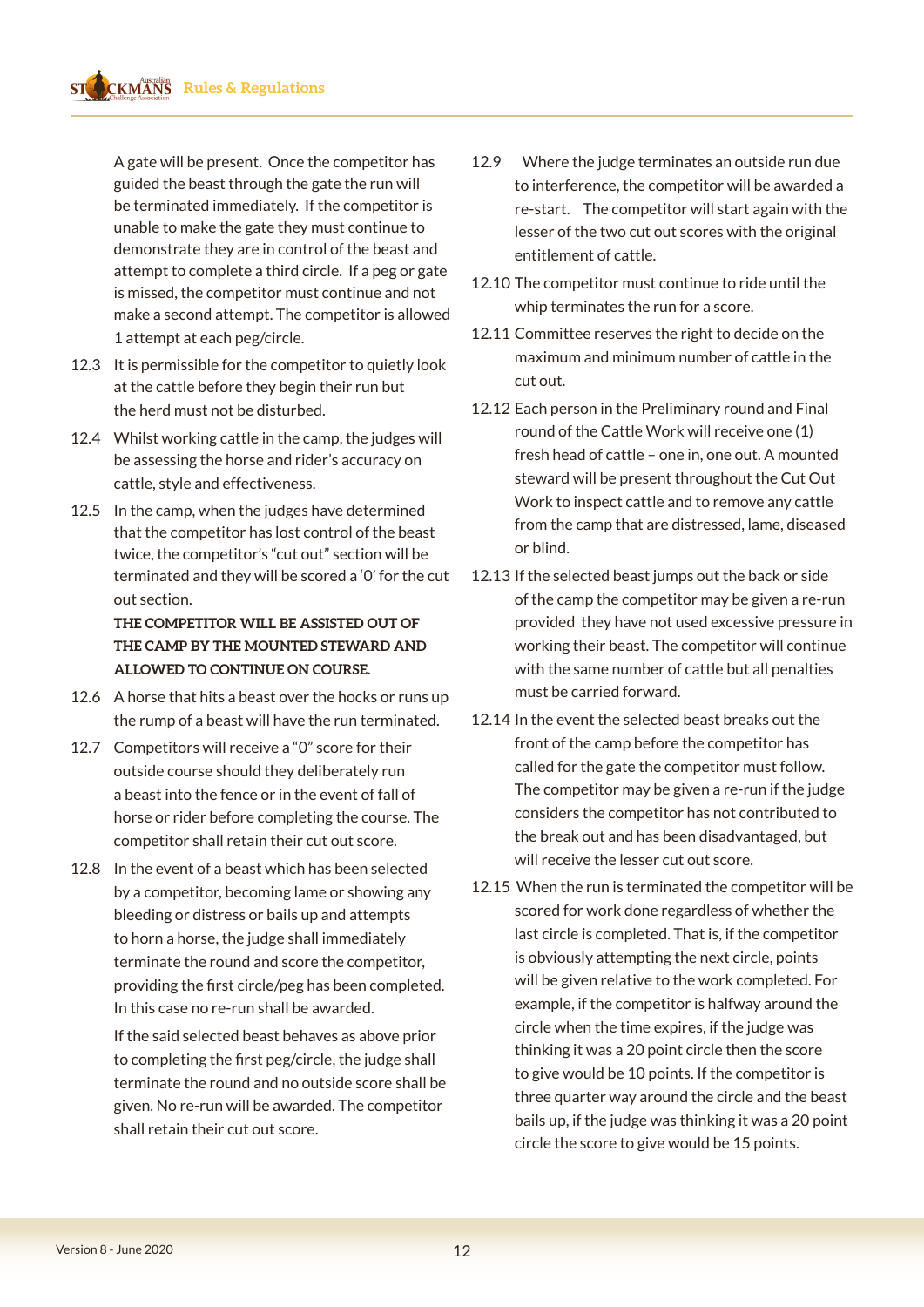## **Camp**

## **CREDITS**

- a) Horse and rider that works a beast with accuracy and natural athleticism, timing, shape.
- b) Degree of difficulty and effectiveness.
- c) Ability to separate beast quietly from the mob and put into working position in the camp.
- d) Eye appeal.

## **PENALTIES**

- a) Beast lost to back fence, but still under control incurs a three point penalty.
- b) Loss of beast into herd incurs a five point penalty.
- c) Thoughtlessly upsetting cattle in the camp incurs a five point penalty.
- d) Entering cattle before the judge's acknowledgement incurs a 5 point penalty.
- e) Spurring or hitting a horse in front of the girth incurs a 5 point penalty.
- f) Loss of beast twice into herd is a zero camp score.
- g) Aggressive riding into herd is a zero camp score.
- NB. Listed penalties are a guide only and are to be used at the judges discretion.

## **Course**

## **CREDITS**

- a) Ability of horse to track/rate beast
- b) Maintaining correct position on beast and course
- c) Degree of difficulty
- d) Eye appeal and smoothness of horse work

## **DEDUCTIONS**

- a) Resistance, hanging up/locking up
- b) Excessive tossing of head
- c) Excessive reining or spurring
- d) Inability to rate/track beast
- e) Horse displaying resistance to check (rider unable to slow down)

## **DISQUALIFICATION**

- a) The beast showing any blood, lameness or distress or bailing up.
- b) Horse tail turns.
- c) Dangerous riding.
- d) Fall of horse and or rider
- e) Handling cattle in arena detrimental to the wellbeing of stock e.g.
- f) Crashing into cattle and dangerous hocking of beast.
- g) Purposely running cattle into the fence
- h) Unnecessary scattering of the mob
- i) Excessive aggression in continuing to pressure a lost beast through the herd causing stress to the mob.
- j) Competitors eliminated on the outside course will retain their cut out score.

# **13 Code of Conduct**

- 13.1 Competitors shall abide by the rules of ASCA and the organising committee.
- 13.2 Competitors shall compete in a manner of good sportsmanship showing respect to judges and fellow competitors.
- 13.3 Competitors shall not attempt to intimidate the judge in any manner.
- 13.4 Unsportsmanlike behaviour may result in disqualification.
- 13.5 Riders and horses shall only compete in the classes they are eligible for.
- 13.6 Any breach of conduct is to be put in writing and submitted to ASCA for investigation and if necessary disciplinary action will be taken.

# **14 Committee Requirements**

- 14.1 An ambulance or other medical service provider must be in attendance when cattle work is taking place.
- 14.2 A nominated first aid person and a first aid kit should be present at all competitions.
- 14.3 Stallions must be enclosed in panels or securely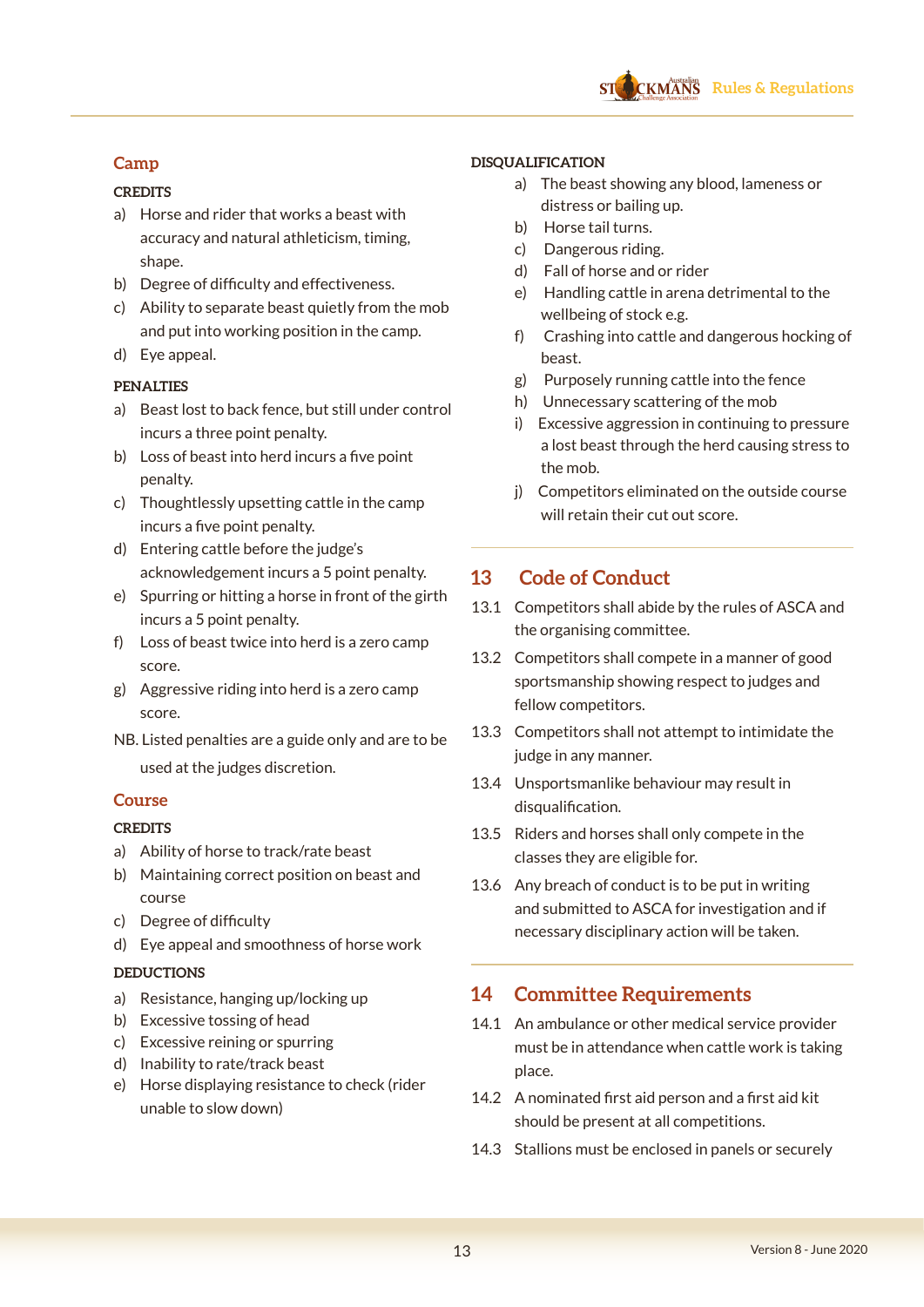tied and hobbled. During daylight hours stallions may be unrestrained in panels. Panels must be at least 1500mm high with a minimum of 4 bars constructed of a minimum 25mm box or pipe. Panels must be securely anchored to a solid object. At night stallions must be double tied.

- 14.4 It is the responsibility of the competitor to ensure their equipment is in good repair and is correctly fitted.
- 14.5 Riding boots that enable the foot to come free of the stirrup iron, and prevents the foot from sliding through the stirrup iron, must be worn. Covered shoes should be worn whenever handling horses.
- 14.6 All accidents or serious incidents must be recorded in detail on an incident report form and retained for a minimum seven years. Names and addresses of any witnesses should be recorded.
- 14.7 As per rule 17.7 All committees must have a nominated Risk Management Officer and notify this person to ASCA prior to the event.

# **15 Animal Welfare**

Inhumane treatment or abuse of a horse in any manner in a Challenge competition arena or on the grounds is prohibited. Inhumane treatment includes the showing of a crippled, lame or injured horse or a horse with any abnormality which could result in that horse's undue discomfort or distress. Abuse includes excessive jerking, spurring, whipping or any other act intended to cause trauma or injury to a horse. Any act of abuse, or intent to abuse, a horse at an event which could also endanger the safety of other persons or animals will be dealt with by ASCA.

- 15.1 All events affiliated with the Australian Stockman's Challenge Association will be subject to this code and all relevant State legislation.
- 15.2 The judge will disqualify any competitor who displays unnecessary rough treatment of any horse or beast.
- 15.3 Any person reported for treating any livestock at an affiliated event in an unnecessarily rough manner will be investigated by the organising committee and may be referred to ASCA for further disciplinary action.
- 15.4 All horses must appear sound and in sufficient condition and fitness to perform the task required of them.
- 15.5 Horses failing to meet the judge's approval will be disqualified.
- 15.6 Committee's must strive to have an arena surface that minimises the risk of injury.
- 15.7 Cattle must be in at least strong store condition in what is accepted as reasonable condition for that area.
- 15.8 Cattle must be of a suitable size for the event they are required for.
- 15.9 Obviously pregnant cattle must not be used.
- 15.10 Any cattle obviously distressed or unsound must be removed from the camp at the judge's discretion.
- 15.11 Committees must ensure all cattle required for a competition are fed and watered.
- 15.12 In extreme weather conditions committees must take all reasonable measures to ensure the welfare of the livestock.
- 15.13 All yards must be of a suitable standard to ensure the safe holding and working of stock.
- 15.14 A suitably licensed and competent person must be available in the event of an animal requiring euthanasia.

This must be performed immediately and humanely with the animal being sheltered from public view where possible.

# **16 Drugs and Alcohol**

- 16.1 Administration of a drug or drugs while at an event is strictly prohibited unless under veterinary supervision. Horses may be drug tested at an ASCA event. Any such test will be by blood sample.
- 16.2 No alcoholic beverages may be consumed, or brought into, a competition arena. The committee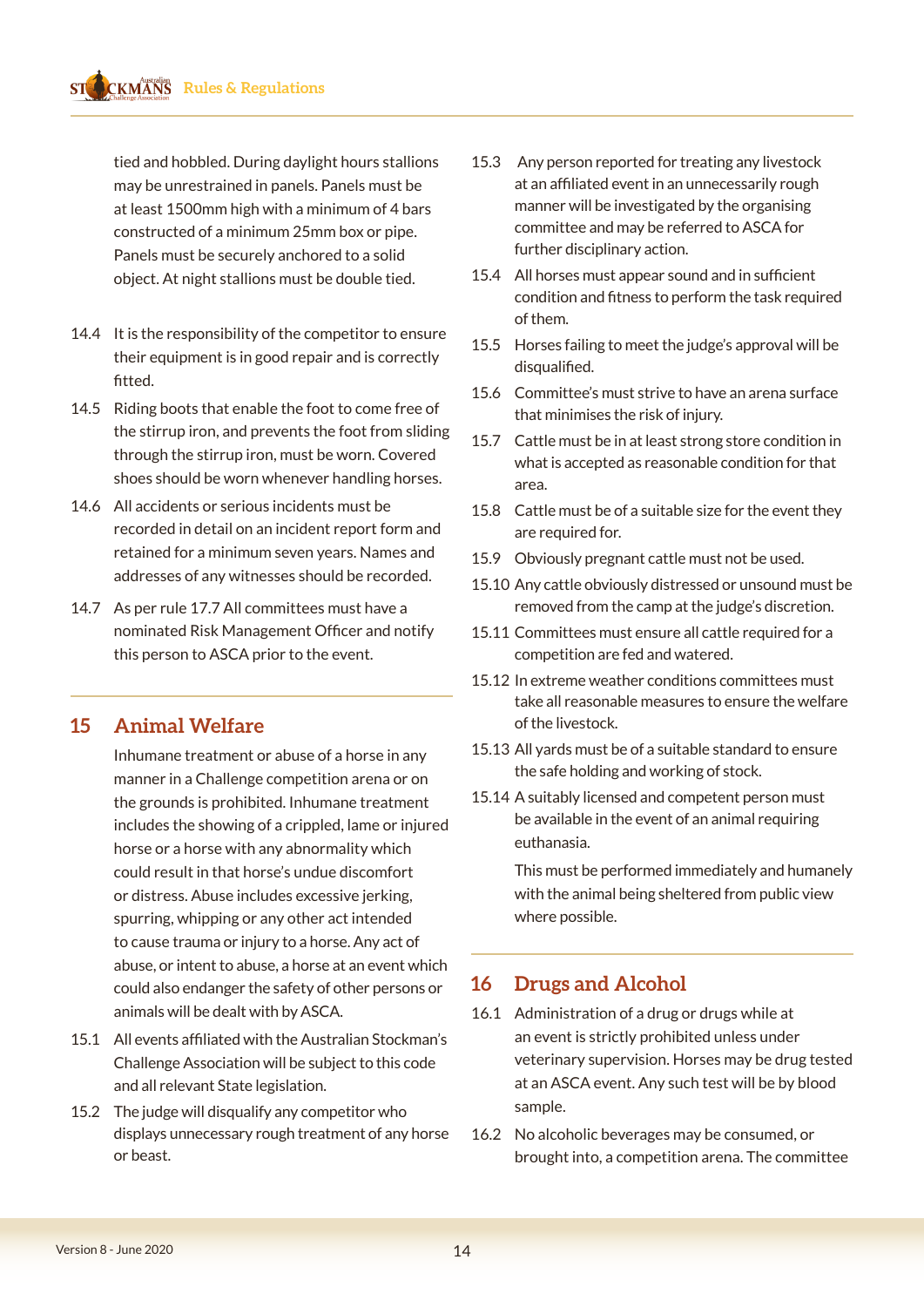

has the right to prevent any obviously intoxicated person from entering the competition arena.

# **17 Risk Management**

- 17.1 Each committee must assess the venue and take steps to minimise any potential risk as their duty of care to the participants, staff and spectators.
- 17.2 Buildings, yards and structures must be inspected.
- 17.3 Designated areas must be clearly signed.
- 17.4 Horses are not allowed in areas reserved for the public.
- 17.5 The public should be directed to keep clear of cattle yards and horse areas.
- 17.6 If the public has access to horse areas warning signs should be in place to inform them of the potential for injury to humans and horses.
- 17.7 Each ASCA affiliated event must have a nominated Risk Management Officer.